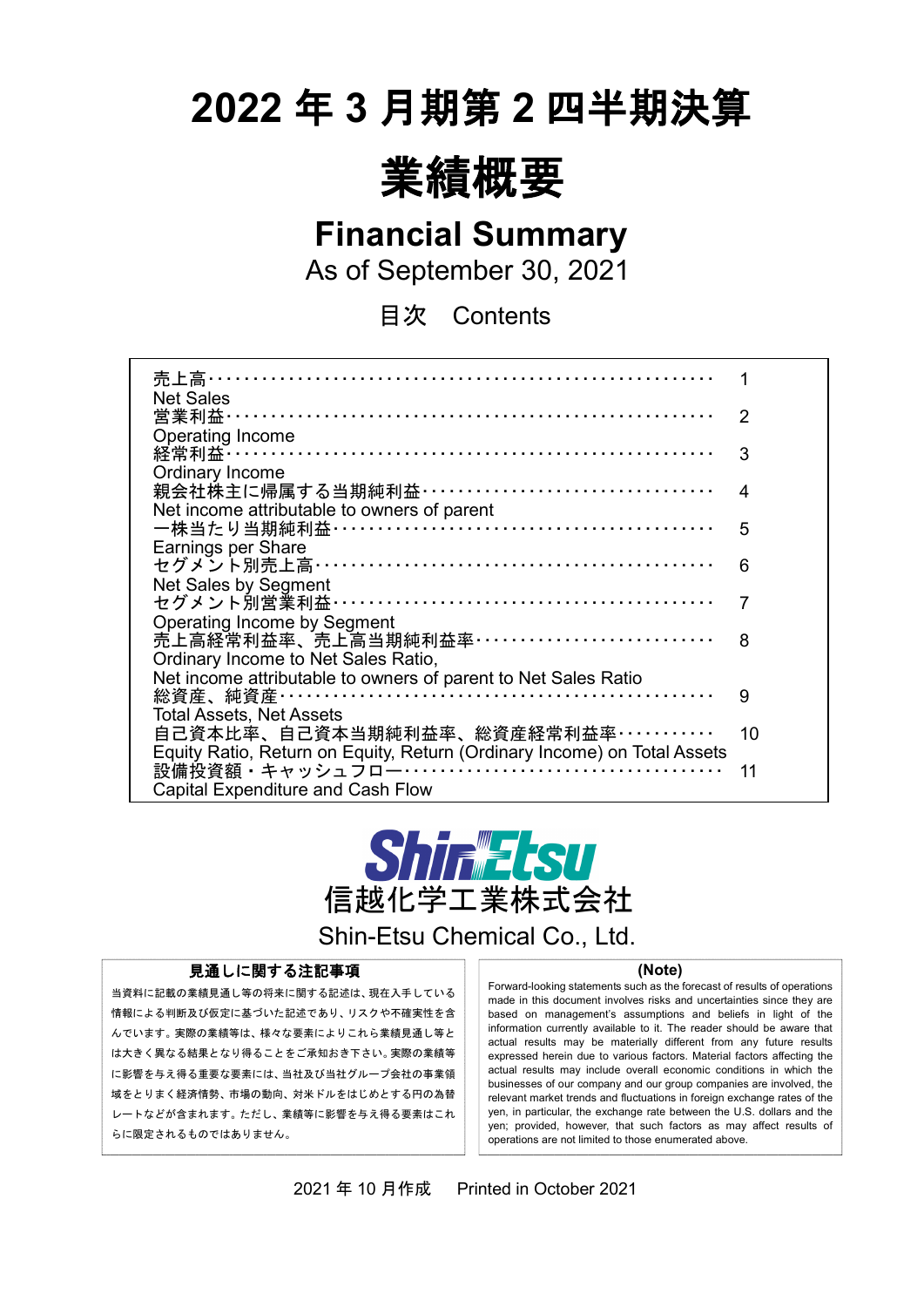

 Net Sales 億円 / 100 millions of yen18,000 16,000 14,000 12,000 10,000 <u>ИІ</u> 8,000 6,000 4,000 2,000 0 13/3 14/3 15/3 16/3 17/3 18/3 19/3 20/3 21/3 22/3

売上高

(予想/E)

|                         |      |                              |  |  |  | (億円 / 100 millions of yen)                                                    |                |
|-------------------------|------|------------------------------|--|--|--|-------------------------------------------------------------------------------|----------------|
|                         | 13/3 | $\parallel$ 14/3 $\parallel$ |  |  |  | 15/3   16/3   17/3   18/3   19/3   20/3   21/3 $\frac{21/9}{\frac{21}{9}}$    | 22/3<br>(予想/E) |
| 売上高<br><b>Net Sales</b> |      |                              |  |  |  | $10,254$ 11,658 12,555 12,798 12,374 14,414 15,940 15,435 14,969 9,413 17,000 |                |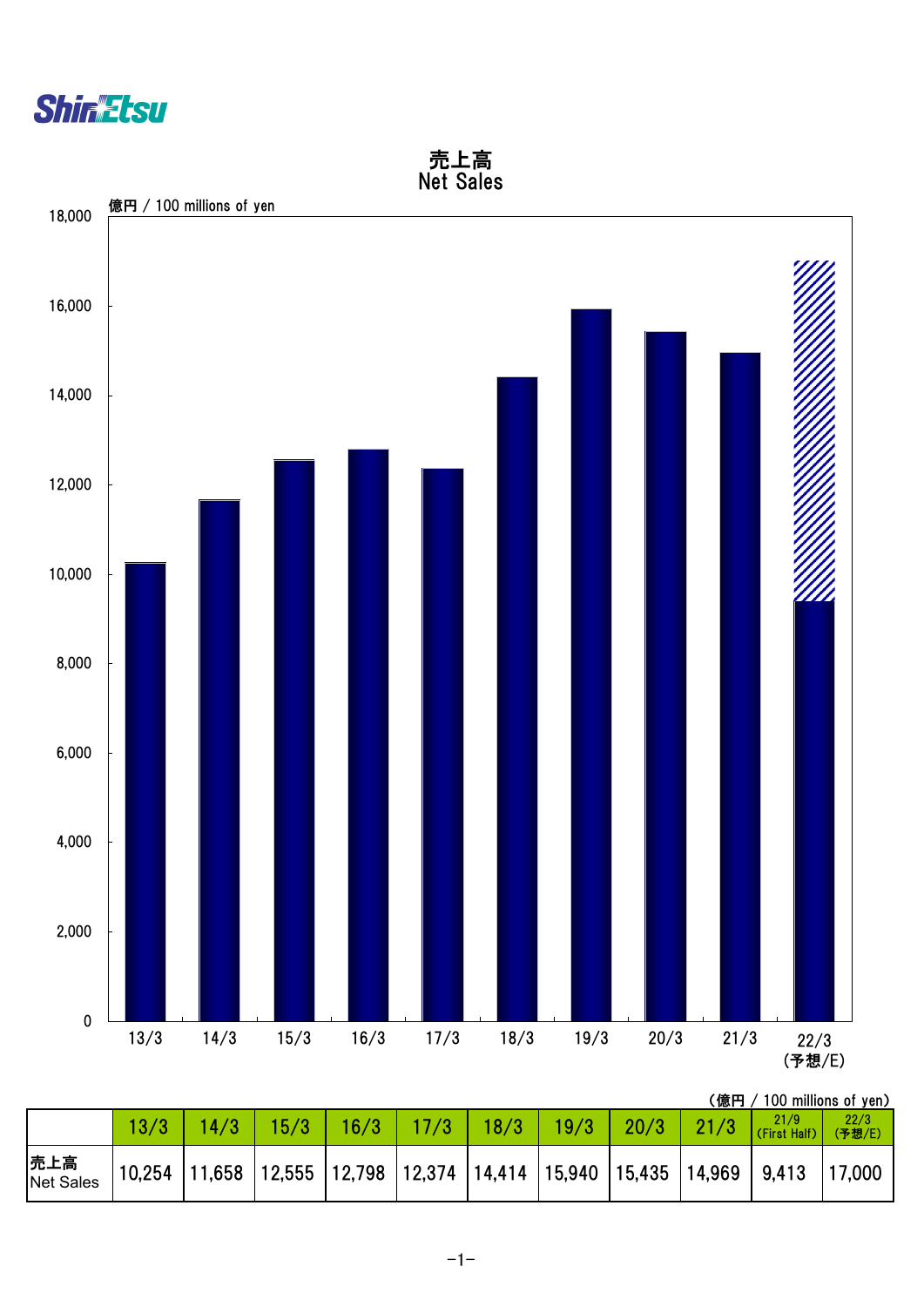



## 営業利益 Operating Income

(億円 / 100 millions of yen)

|                             | 13/3 | 4/3  | 5 <sub>l</sub> | 16/3  |       | 18/3  | 19/3  | 20/3  | . <i>.</i><br>21 | 21/9<br>(First Half) | 22/3<br>(予想/E) |
|-----------------------------|------|------|----------------|-------|-------|-------|-------|-------|------------------|----------------------|----------------|
| 営業利益<br>Operating<br>Income | ,570 | ,738 | ,853           | 2,085 | 2,386 | 3,368 | 4,037 | 4,060 | 3,922            | 2,984                | 4,850          |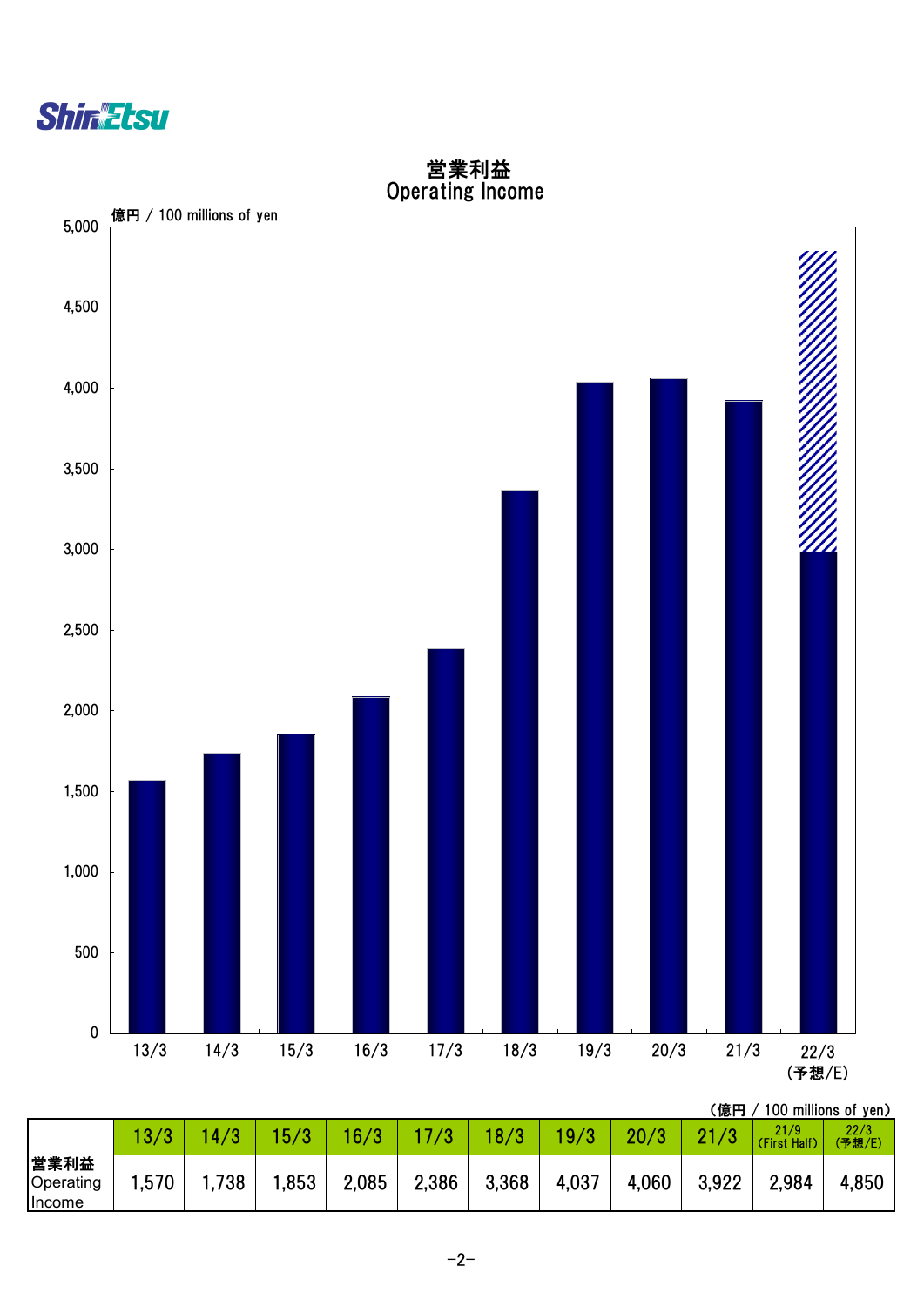



## 経常利益 Ordinary Income

(億円 / 100 millions of yen)

|                            |       | 4,   | 5/3  | 16/3  |       | 18/3  | 19/3  | 20/3  |       | 21/9<br>Half)<br>(First | 22/3<br>(予想/E) |
|----------------------------|-------|------|------|-------|-------|-------|-------|-------|-------|-------------------------|----------------|
| 経常利益<br>Ordinary<br>Income | 1,702 | ,806 | ,980 | 2,200 | 2,421 | 3,403 | 4,153 | 4,182 | 4,051 | 3,035                   | 5,000          |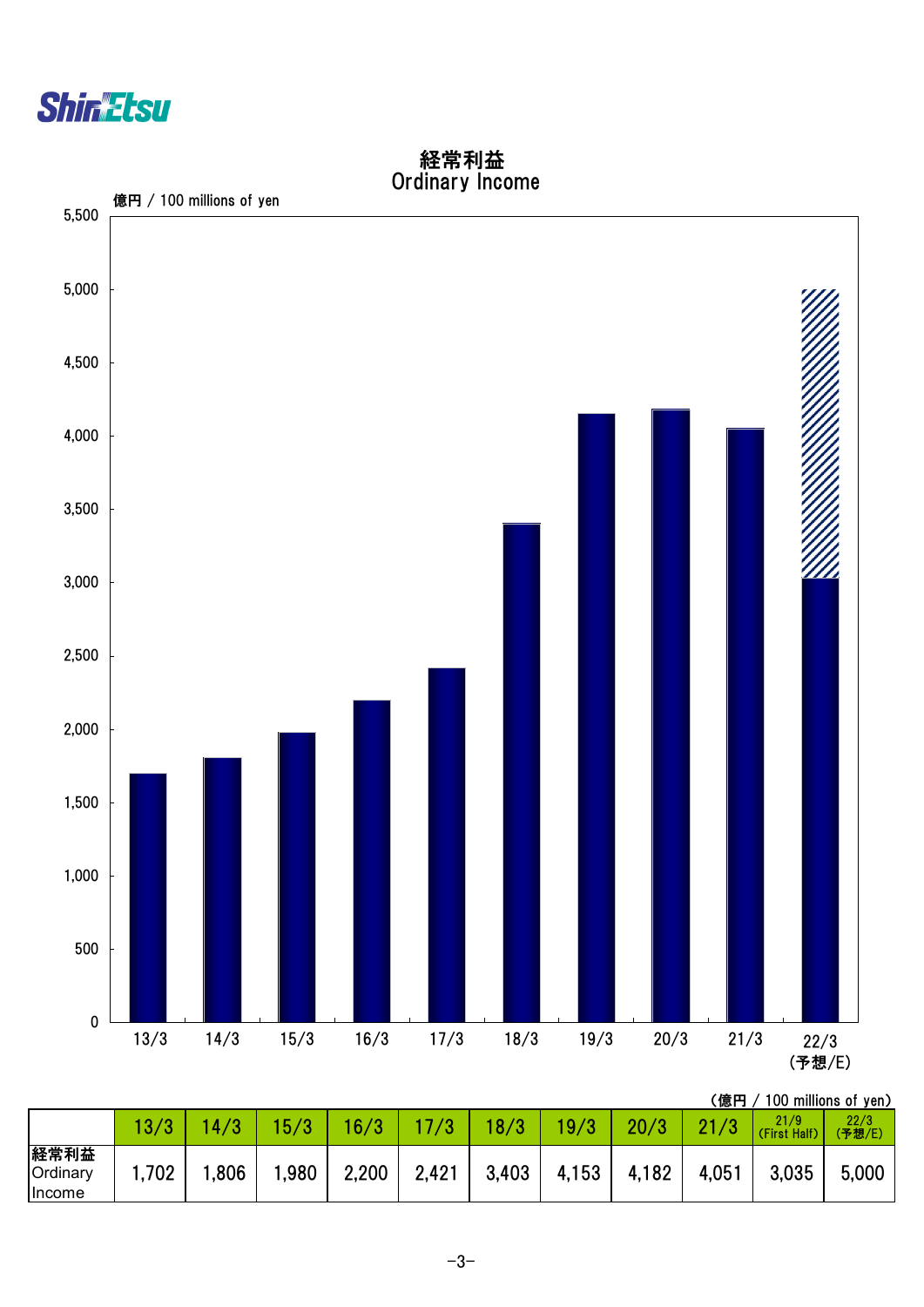

#### 親会社株主に帰属する当期純利益 Net income attributable to owners of parent



|                                                                          | $\overline{13}$ | 4   | $\overline{10}$ | 16/3 |       | 1 O I |       | 20/2  |       | 21/9<br>(First Half) | 22/3<br>(予想/E) |
|--------------------------------------------------------------------------|-----------------|-----|-----------------|------|-------|-------|-------|-------|-------|----------------------|----------------|
| 親会社株主に帰属<br>する当期純利益<br>Net income<br>attributable to<br>owners of parent | ,057            | 136 | ,286            | ,488 | .759، | 2,662 | 3,091 | 3,140 | 2,937 | 2,209                | 3,630          |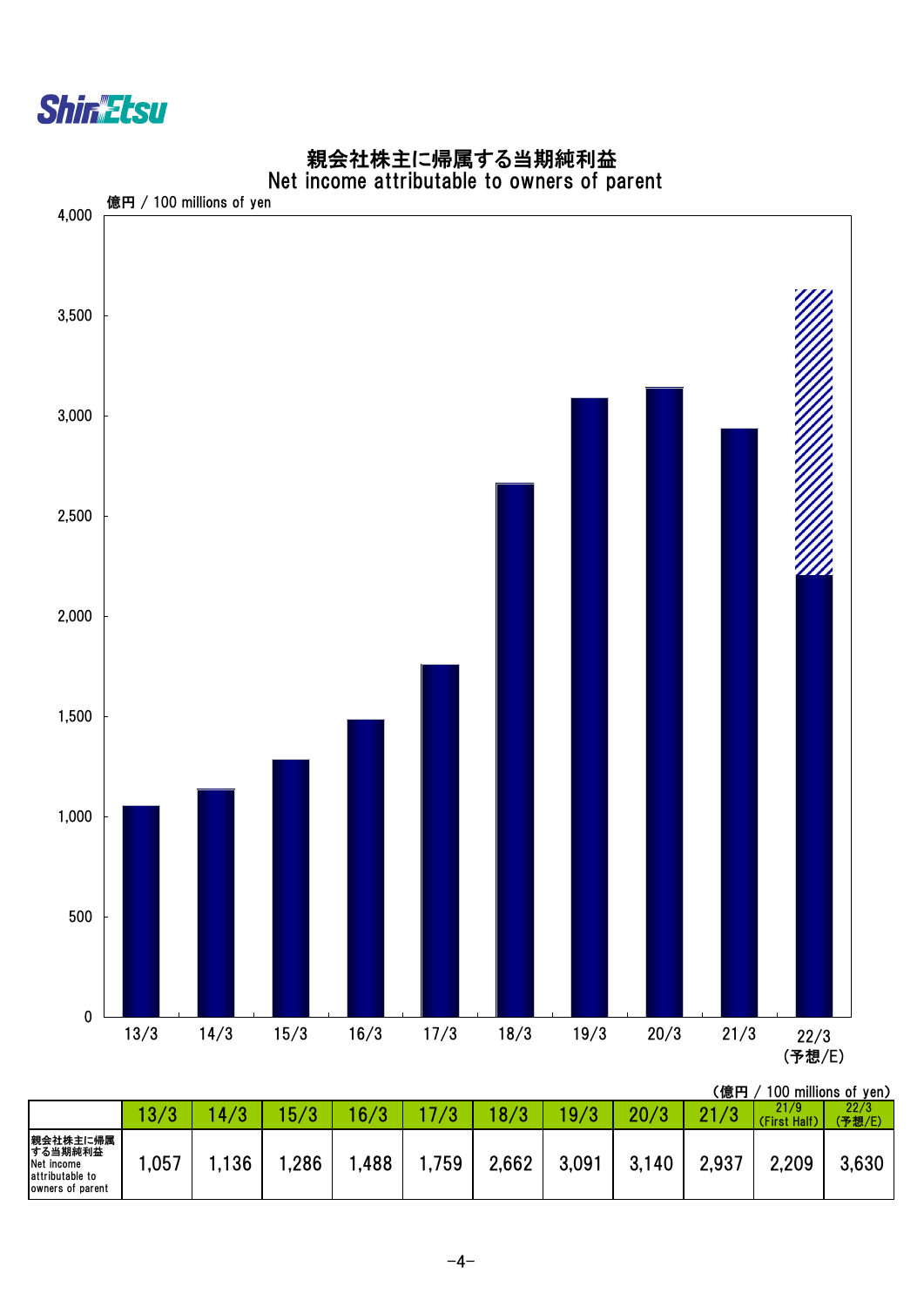



|                                         | 13/3   | 14/3   | 15/3   | 16/3   |        | 18/3   | 19/3   | 20/3   | 21/3   | 21/9<br>(First Half) | 22/3<br>(予想/E) |
|-----------------------------------------|--------|--------|--------|--------|--------|--------|--------|--------|--------|----------------------|----------------|
| 一株当たり<br>当期純利益<br>Earnings<br>per Share | 248.94 | 267.20 | 302.05 | 349.46 | 412.86 | 624.28 | 725.99 | 755.17 | 706.76 | 531.67               | 873.49         |

 $-5-$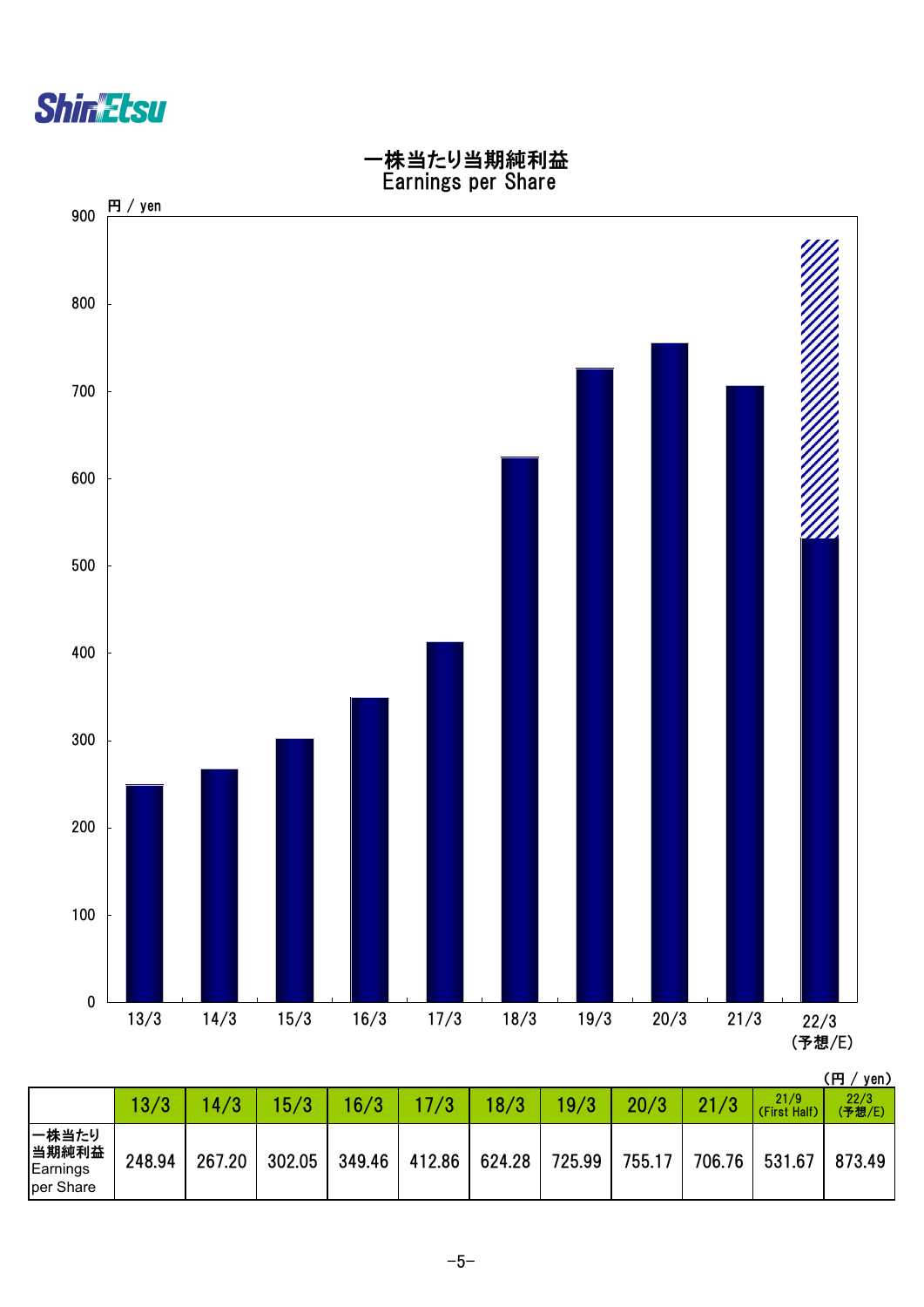

#### セグメント別売上高 Net Sales by Segment

億円 / 100 millions of yen



加工・商事・技術サービス Processing, Trading & Specialized Services Business

|                                                                                         | 13/3  | 14/3  | 15/3  | 16/3  | 17/3  | 18/3  | 19/3  | 20/3  | 21/3  |                                                                                              | 21/3  |
|-----------------------------------------------------------------------------------------|-------|-------|-------|-------|-------|-------|-------|-------|-------|----------------------------------------------------------------------------------------------|-------|
| 塩ビ・化成品<br>PVC/Chlor-Alkali<br><b>Business</b>                                           | 3,436 | 4,278 | 4,526 | 4,417 | 4,116 | 5,013 | 5,242 | 4,843 | 4,697 | 生活環境基盤材料<br>Infrastructure Materials                                                         | 4,858 |
| シリコーン<br><b>Silicones Business</b>                                                      | 1.290 | 1,564 | 1,774 | 1,877 | 1,792 | 2,062 | 2,333 | 2,268 | 2,083 | 電子材料<br><b>Electronics Materials</b>                                                         | 5,956 |
| 機能性化学品<br><b>Specialty Chemicals</b><br><b>Business</b>                                 | 835   | 1.032 | 1,123 | 1,168 | 1,080 | 1,171 | 1,211 | 1.147 | 1,126 | 機能材料<br><b>Functional Materials</b>                                                          | 3,142 |
| 半導体シリコン<br><b>Semiconductor Silicon</b><br><b>Business</b>                              | 2.024 | 2.132 | 2,300 | 2,433 | 2,526 | 3.083 | 3.803 | 3.876 | 3,740 | 加工・商事・技術サービス<br>Processing & Specialized<br>Services                                         | 1.01( |
| 電子 機能材料<br>Electronics & Functional<br><b>Materials Business</b>                        | 1.827 | 1.709 | 1.835 | 1,867 | 1.879 | 2,074 | 2,260 | 2,251 | 2,348 | ※1 2022年3月期よりセグメント<br>(The reportable segments were c                                        |       |
| 加工・商事・技術サービス<br>Processing, Trading &<br><b>Specialized Services</b><br><b>Business</b> | 839   | 941   | 995   | 1,034 | 979   | 1.007 | 1.087 | 1,047 | 972   | ※2 2021年3月期は、新・旧セグ<br>ます。<br>(The result for FY2021 is shown<br>segments and new ssegments.) |       |

| (億円 / 100 millions of yen)                           |       |                         |
|------------------------------------------------------|-------|-------------------------|
|                                                      | 21/3  | 21/9<br>(First<br>Half) |
| 生活環境基盤材料<br>Infrastructure Materials                 | 4,858 | 3,639                   |
| 電子材料<br><b>Electronics Materials</b>                 | 5,956 | 3,355                   |
| 機能材料<br><b>Functional Materials</b>                  | 3,142 | 1,884                   |
| 加工・商事・技術サービス<br>Processing & Specialized<br>Services | 1,010 | 533                     |

※1 2022年3月期よりセグメントを変更いたしました。 (The reportable segments were changed from FY2022.)

※2 2021年3月期は、新・旧セグメント両方で表記してい ます。 (The result for FY2021 is shown in both previous segments and new ssegments.)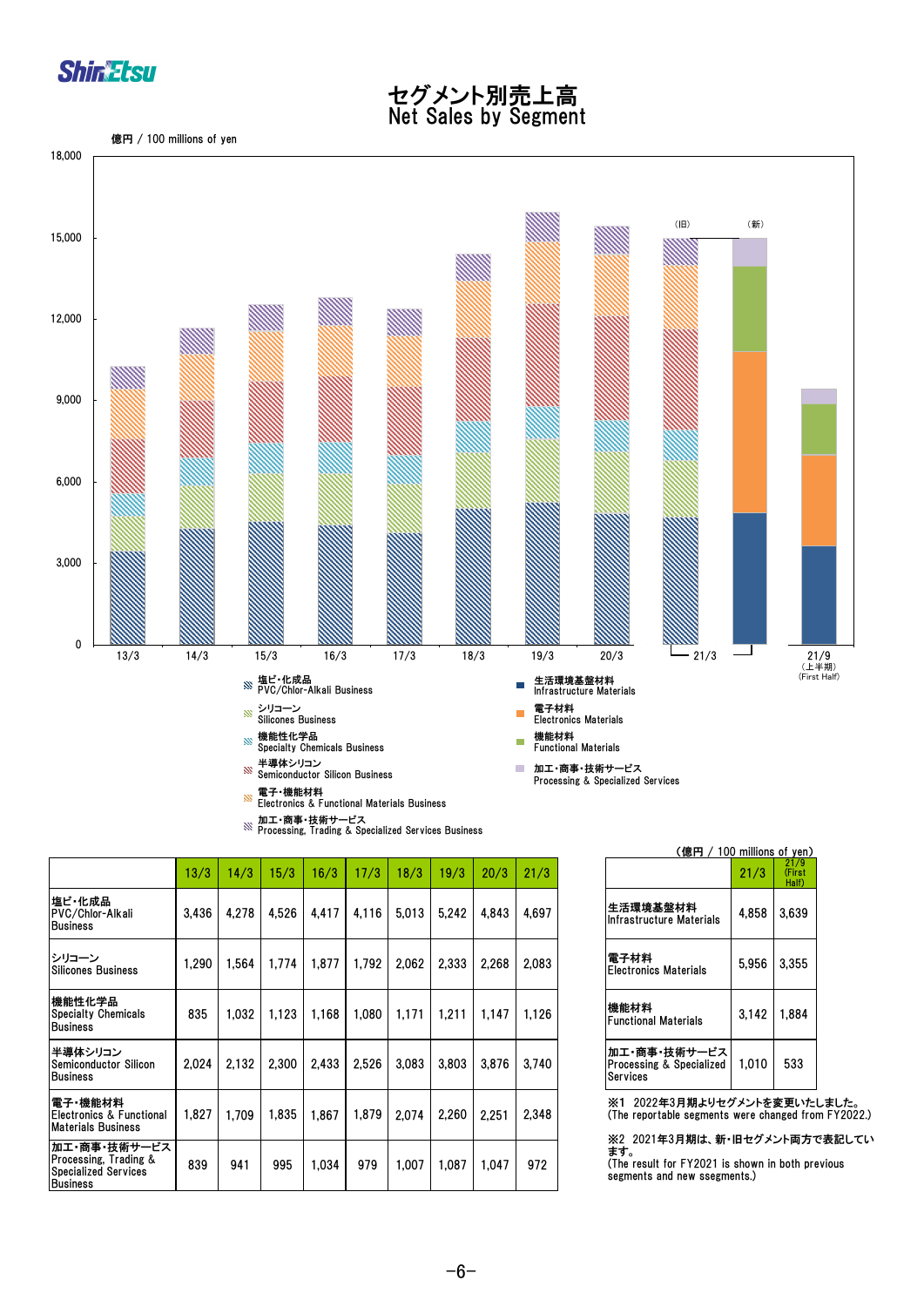

#### セグメント別営業利益 Operating Income by Segment





| Processing, Trading & Specialized Services Business |  |
|-----------------------------------------------------|--|

|                                                                                         | 13/3 | 14/3 | 15/3 | 16/3 | 17/3 | 18/3 | 19/3  | 20/3  | 21/3  |                                                                                                 | 21/3  |
|-----------------------------------------------------------------------------------------|------|------|------|------|------|------|-------|-------|-------|-------------------------------------------------------------------------------------------------|-------|
| 塩ビ・化成品 <br>PVC/Chlor-Alkali Business                                                    | 455  | 601  | 502  | 446  | 531  | 932  | 1.065 | 921   | 970   | 生活環境基盤材料<br>IInfrastructure Materials                                                           | 996   |
| シリコーン<br><b>Silicones Business</b>                                                      | 286  | 318  | 334  | 415  | 425  | 519  | 585   | 614   | 451   | 電子材料<br>lElectronics Materials                                                                  | 2,060 |
| 機能性化学品<br><b>Specialty Chemicals</b><br><b>Business</b>                                 | 144  | 127  | 152  | 181  | 222  | 257  | 266   | 277   | 218   | 機能材料<br>lFunctional Materials                                                                   | 707   |
| 半導体シリコン<br><b>Semiconductor Silicon</b><br><b>Business</b>                              | 219  | 244  | 356  | 469  | 559  | 929  | 1.319 | 1.432 | 1.441 | 加工・商事・技術サービス<br><b>Processing &amp; Specialized</b><br>Services                                 | 163   |
| 電子・機能材料 <br>Electronics & Functional<br><b>Materials Business</b>                       | 408  | 409  | 462  | 514  | 552  | 616  | 669   | 685   | 702   | ※1 2022年3月期よりセグメント?<br>(The reportable segments were cl<br>FY2022.)                             |       |
| 加工・商事・技術サービス<br>Processing, Trading &<br><b>Specialized Services</b><br><b>Business</b> | 56   | 36   | 48   | 56   | 95   | 114  | 132   | 148   | 143   | ※2 2021年3月期は、新・旧セグ.<br>います。<br>(The result for FY2021 is shown)<br>segments and new ssegments.) |       |

| (億円 / 100 millions of yen)                           |       |                         |
|------------------------------------------------------|-------|-------------------------|
|                                                      | 21/3  | 21/9<br>(First<br>Half) |
| 生活環境基盤材料<br><b>Infrastructure Materials</b>          | 996   | 1.232                   |
| 雷子材料<br><b>Electronics Materials</b>                 | 2,060 | 1,187                   |
| 機能材料<br><b>Functional Materials</b>                  | 707   | 464                     |
| 加工・商事・技術サービス<br>Processing & Specialized<br>Services | 163   | 104                     |

※1 2022年3月期よりセグメントを変更いたしました。 (The reportable segments were changed from FY2022.)

※2 2021年3月期は、新・旧セグメント両方で表記して います。

(The result for FY2021 is shown in both previous segments and new ssegments.)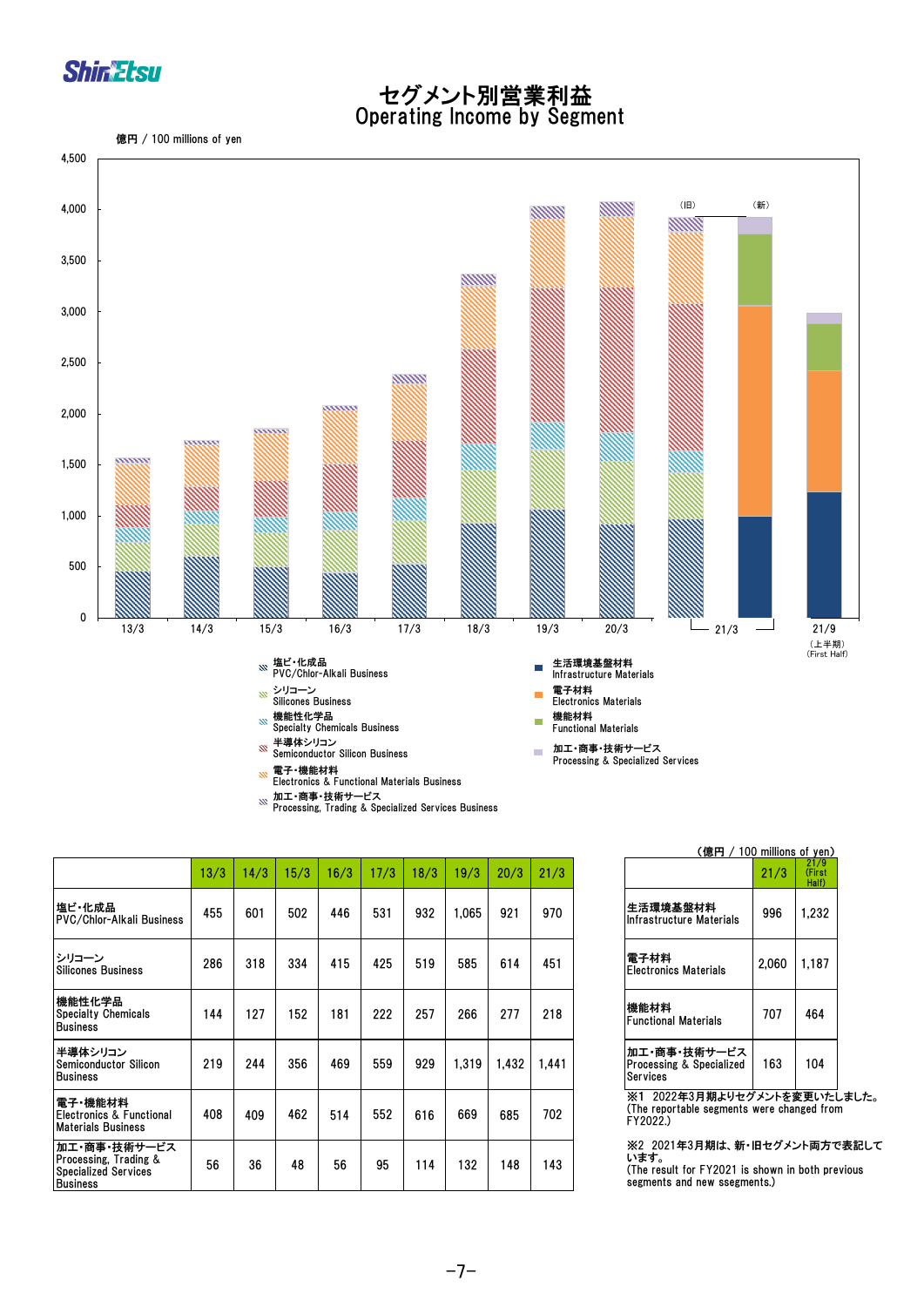

売上高経常利益率



売上高当期純利益率



|                                                                                      | 13/3 | 14/3 | 15/3 | 16/3 | 7/3  | 18/3 | 19/3 | 20/3 | 21/3 | 21/9<br>(First Half) |
|--------------------------------------------------------------------------------------|------|------|------|------|------|------|------|------|------|----------------------|
| 売上高<br>経常利益率<br>Ordinary Income to Net<br>Sales Ratio                                | 16.6 | 15.5 | 15.8 | 17.2 | 19.6 | 23.6 | 26.1 | 27.1 | 27.1 | 32.2                 |
| 売上高<br>当期純利益率<br>Net income attributabe<br>to owners of parent to<br>Net Sales Ratio | 10.3 | 9.7  | 10.2 | 11.6 | 14.2 | 18.5 | 19.4 | 20.3 | 19.6 | 23.5                 |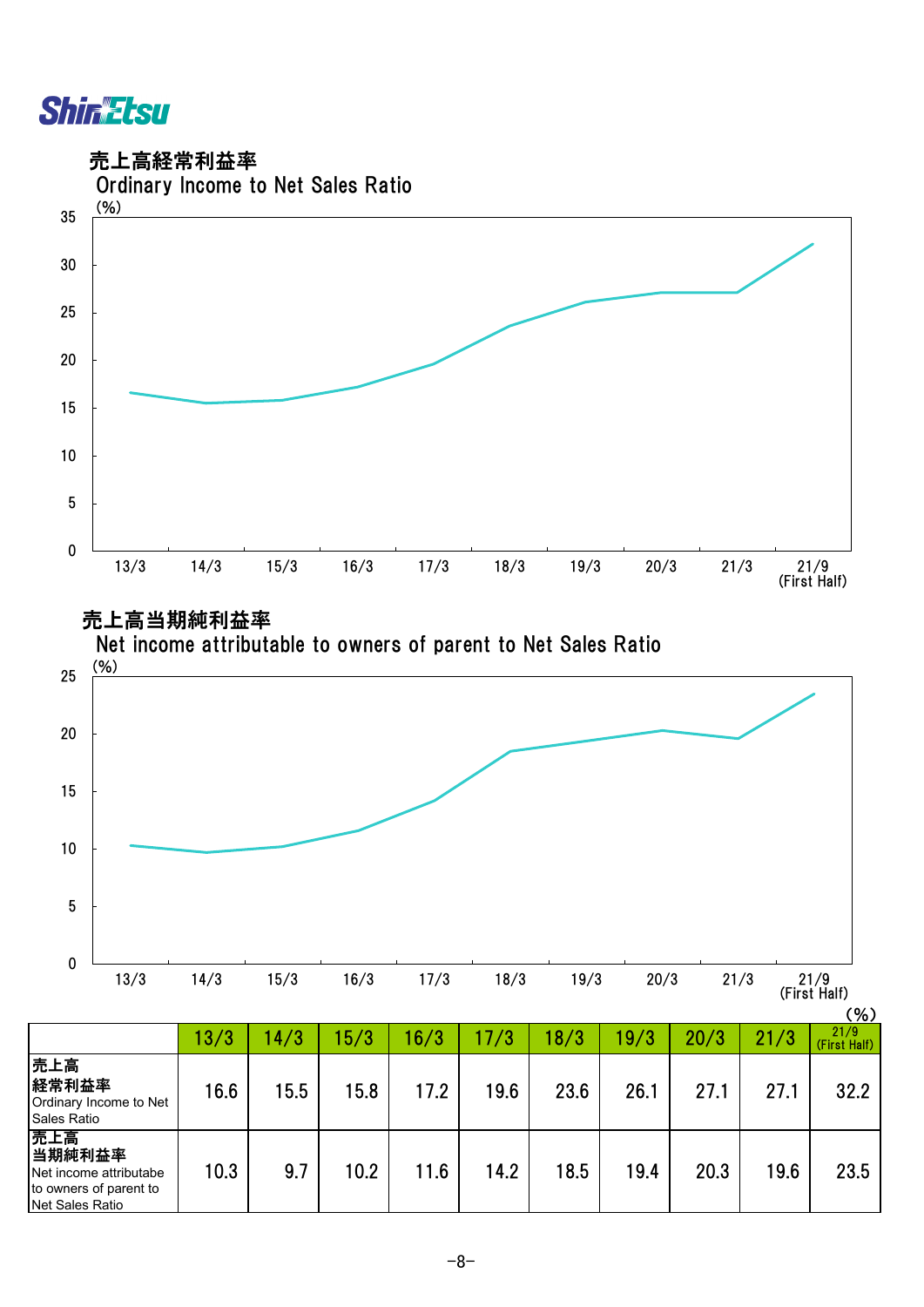

 総資産 Total Assets



純資産



|                               | / 100 millions of yen)<br>(億円 |        |      |                                                                   |      |      |      |      |      |                      |  |
|-------------------------------|-------------------------------|--------|------|-------------------------------------------------------------------|------|------|------|------|------|----------------------|--|
|                               | 13/3                          | 14/3   | 15/3 | 16/3                                                              | 17/3 | 18/3 | 19/3 | 20/3 | 21/3 | 21/9<br>(First Half) |  |
| 総資産<br>Total<br><b>Assets</b> | 19,209                        |        |      | $ 21,989 24,523 25,100 26,556 29,031 30,387 32,304 33,806 36,768$ |      |      |      |      |      |                      |  |
| 純資産<br><b>Net Assets</b>      | 16,231                        | 18,221 |      | $ 20,127 20,804 21,900 24,130 25,325 27,231 28,866 31,402$        |      |      |      |      |      |                      |  |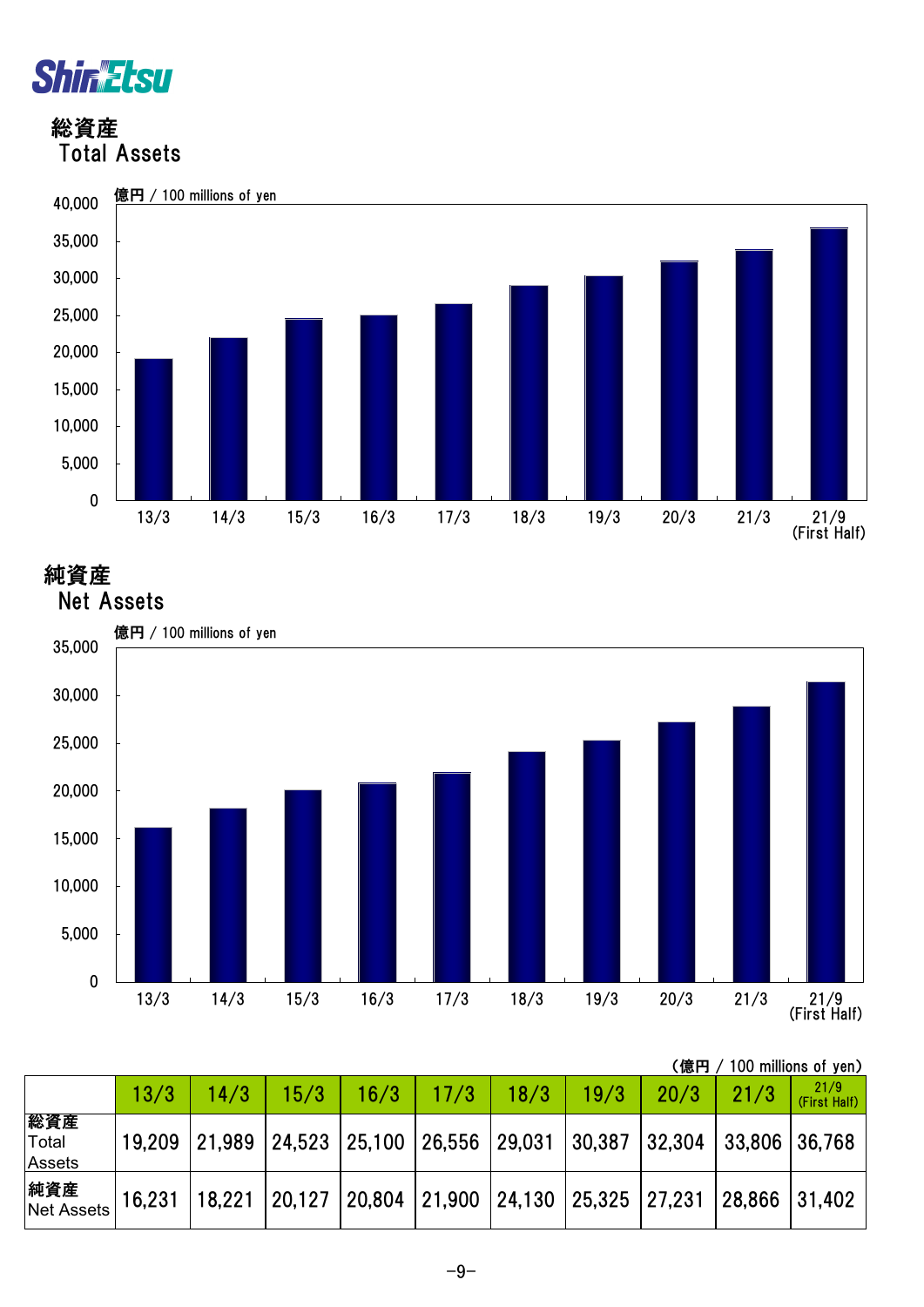

 自己資本比率 Equity Ratio





| ---格資産経常利益率 Return (Ordinary Income) on Total Assets |  |
|------------------------------------------------------|--|
|------------------------------------------------------|--|

|                                                             | 13/3 | 14/3 | 15/3 | 16/3 | 17/3 | 18/3 | 19/3 | 20/3 | 21/3 | 21/9<br>(First Half) |
|-------------------------------------------------------------|------|------|------|------|------|------|------|------|------|----------------------|
| 自己資本比率<br>Equity Ratio                                      | 82.0 | 80.6 | 79.9 | 80.8 | 80.3 | 81.0 | 81.1 | 82.1 | 83.2 | 83.1                 |
| 自己資本<br>当期純利益率<br><b>Return on Equity</b>                   | 7.0  | 6.8  | 6.9  | 7.5  | 8.5  | 11.9 | 12.8 | 12.3 | 10.7 | 15.1<br>(年換算/p.a.)   |
| 総資産<br>経常利益率<br>Return (Ordinary Income)<br>on Total Assets | 9.1  | 8.8  | 8.5  | 8.9  | 9.4  | 12.2 | 14.0 | 13.3 | 12.3 | 17.2<br>(年換算/p.a.)   |